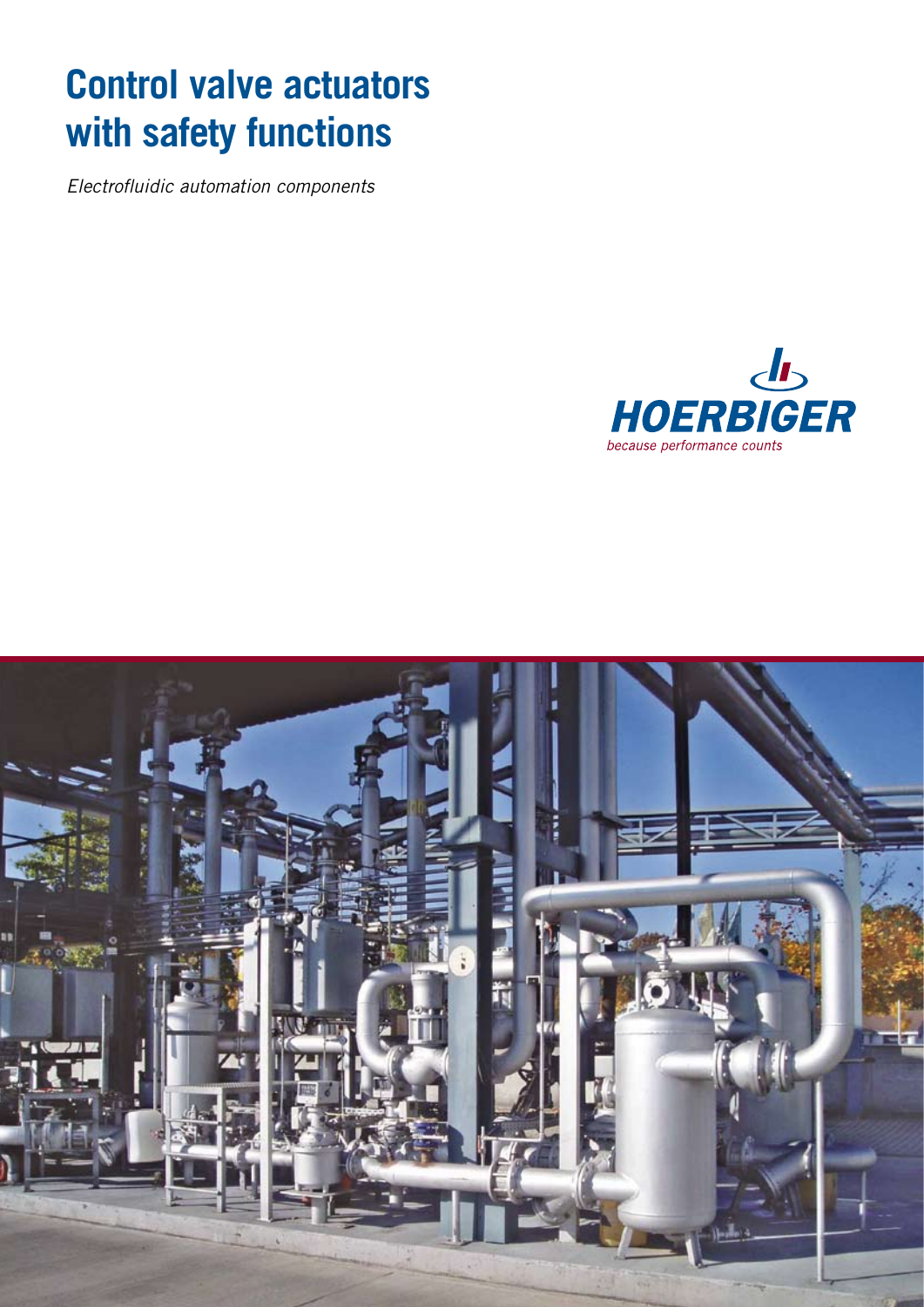## **What makes us unique ...**

### **… is piezo pneumatics successfully applied by the millions – used worldwide under extreme conditions**

The special know-how of the HOERBIGER piezo technology is the combination of precision engineering, electronics, and the consistent use of the piezo-electric advantages.

Despite minimized electric power consumption, solutions can be implemented which set standards in process and automation technology with respect to flow rate, temperature, and pressure range. High dynamics and precision as well as operation free of intrinsic heat and without the creation of a magnetic field make the HOERBIGER technology ideal for applications in pneumatic control processes.



- High power density in compact overall size П
- Safety due to Fail-Safe and Emergency Shutdown
- Pressure-encapsulated application in hazardous areas  $\blacksquare$



- Dynamic control and regulation  $\blacksquare$
- Extremely low electric power consumption
- Key technology for intrinsically safe applications in  $\blacksquare$ hazardous areas

### **… compact, powerful, and reliable electro-hydraulics – the solution to your future challenges**

The electro-hydraulic valve actuator from HOERBIGER stands out with its high energy density. High forces and torque levels can be implemented despite a small overall size. As a result, we succeeded in combining several technological advantages in one self-sufficient, flange-mountable compact unit. The installation complexity is limited to the electrical supply and the actuating signals. External tubing can be foregone. The compact unit combines the high power density and precision of the hydraulic system with the benefits of an electric actuator.

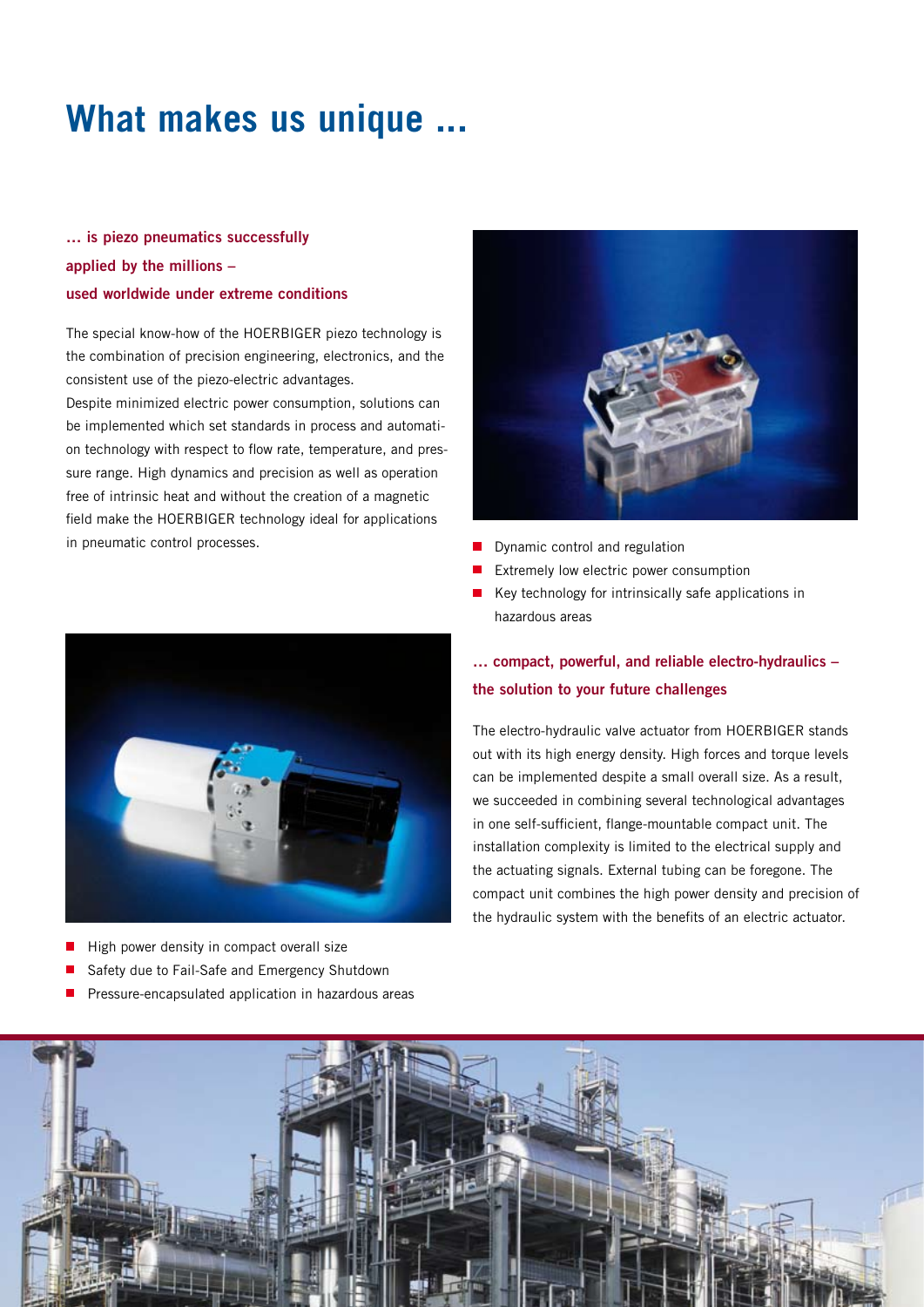## **... is the ability to get things moving with maximum efficiency**



#### Technical data:

- п Dimensions of base unit (L x W x H): approx. 500 x 210 x 200 mm
- E Torque for rotational drive: up to 63,000 Nm
- п Actuating force for linear drive: up to 200,000 N
- п Minimum actuating time: 1 sec
- $\mathcal{L}_{\mathcal{A}}$ Ambient temperatures: -25 to +70°C
- п Emergency Shutdown (ESD) with energy storage (optional)
- п Configurable Fail-Safe behavior (open / close / maintain)
- $\mathbb{Z}$ Rapid actuation (rapid closure)
- Г Emergency manual actuation (hand pump optional)
- п Torque-dependent speed control (optional)
- $\blacksquare$ Protection class IP 65 (IP 68 optional)
- П Functional safety SIL 3-compliant for safety-relevant functions
- ATEX II 2G EEx d IIB T4 due to pressure-tight encapsulation

### **Optimal system modules for the automation of industrial valves**

The electro-hydraulic drive module from HOERBIGER combines the motor, pump, and tank into a compact functional unit. The opening or closing of the valve is controlled by the direction of rotation of the electric motor. In the target position, the electric motor is switched off. This position is then maintained without any further energy requirement. The pressure-proof encapsulation enables the operation in extreme ambient conditions, to include in hazardous areas subject to explosions. Application-relevant additional functions for special performance features can be implemented through additional modules. Manual actuation, the reliable activation of safety functions, and the control of the actuating speed are possible at all times with this basic technology.

#### **Operational safety**

The compact drive produces the necessary hydraulic actuating energy directly on the spot. Because of the unique design, failures due to defective tubing are excluded. The overloadprotected torque transmission without mechanical gearbox enables a robust operation and protects the valve.

#### **Performance**

The automatic speed adjustment guarantees gentle operation in the final positions when opening and closing the valve. Operationally relevant safety functions, such as Fail-Safe and Emergency Shutdown, are a given for the electro-hydraulic drive.

#### **Efficiency**

The torque-dependent speed control and optional energy storage ensure low operating costs.

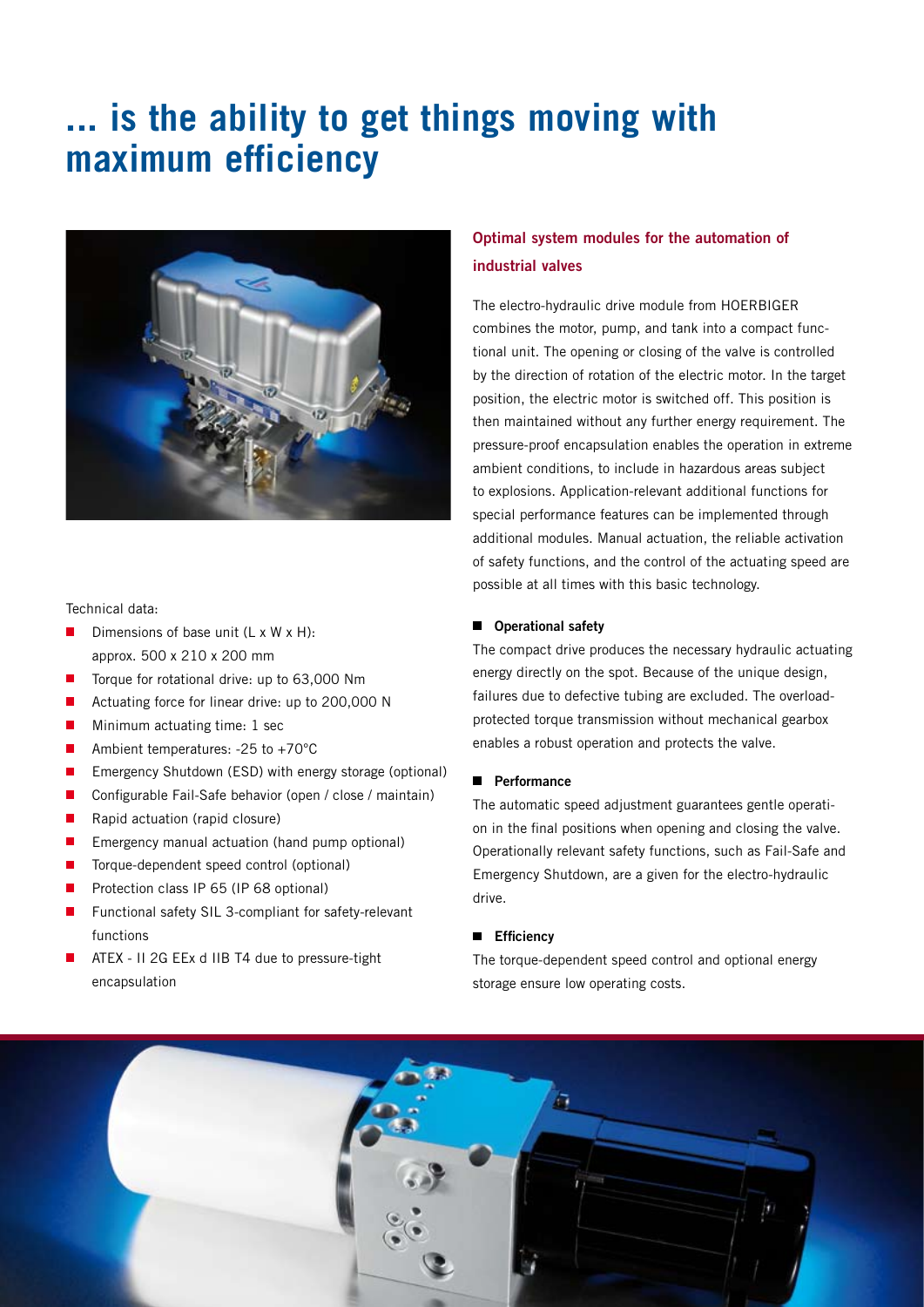## **... is the responsible use of resources without limiting performance**

### **Intrinsically safe pressure regulators for the efficient automation of valves under extreme conditions**

Pressure regulator modules from HOERBIGER convert electrical signals into efficient pneumatic operating power. The robust design, which has been tried and tested in continuous operation, enables on/off and proportional precision control. Through additional purely pneumatic power transmission, high actuating forces and torque are decoupled from the electric control power. As a result, the intrinsically safe control of the valve position is ensured across all performance classes of pneumatic actuators.

#### **Operational safety**

The HOERBIGER piezo technology with proven performance provides access to the intrinsically safe automation of valves in a very wide range of temperatures. All Fail-Safe functions are possible as an integral part of the system, without additional valves.

#### **Performance**

By optimally combining electronics with mechanics, the HOERBIGER piezo technology offers extremely high precision. The minimized need for electrical power ensures maximum dynamics, even if the energy is supplied from the field bus.

#### **Efficiency**

In the controlled state, the electro-pneumatic drive module from HOERBIGER requires neither compressed air nor electrical energy. As a result, it makes a significant contribution to the sustainable reduction of the operating costs.



- Function:  $3/3$ -way = single-acting  $5/3$ -way = double-acting
- Configurable Fail-Safe behavior (open / close / maintain)
- Measured exhaust air (optional)
- Approval requirements for:  $\blacksquare$  ATEX - II 1G Ex ia IIC T4/T5/T6 ATEX - II 2D Ex iaD 21 T125
- Ambient temperatures: -40 to +80 °C  $\mathcal{L}_{\mathcal{A}}$
- Operating pressure: up to 10 bar (145 psi) п
- Flow rate: up to 8 Nm<sup>3</sup>/h  $\blacksquare$
- Internal air consumption: up to 0.05 Nm<sup>3</sup>/h  $\overline{\phantom{a}}$
- Response time:  $\blacksquare$ 
	- Activation time  $(10\%) = 25$  ms Deactivation time  $(90\%) = 25$  ms

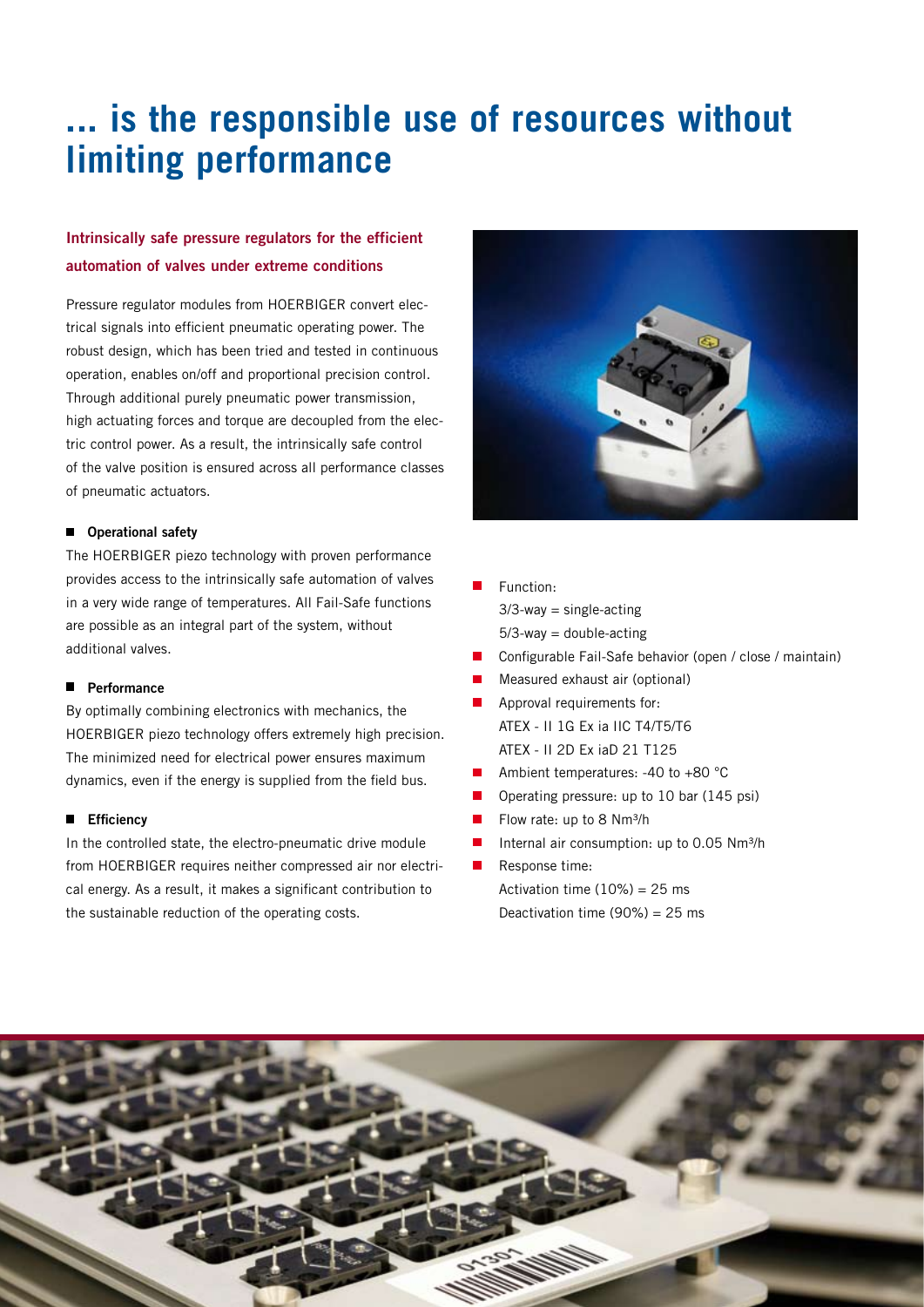**... is that we master basic technology with extraordinary benefits.**



 **Your automation partner for valve actuators with torque from 2 to 63,000 Nm**